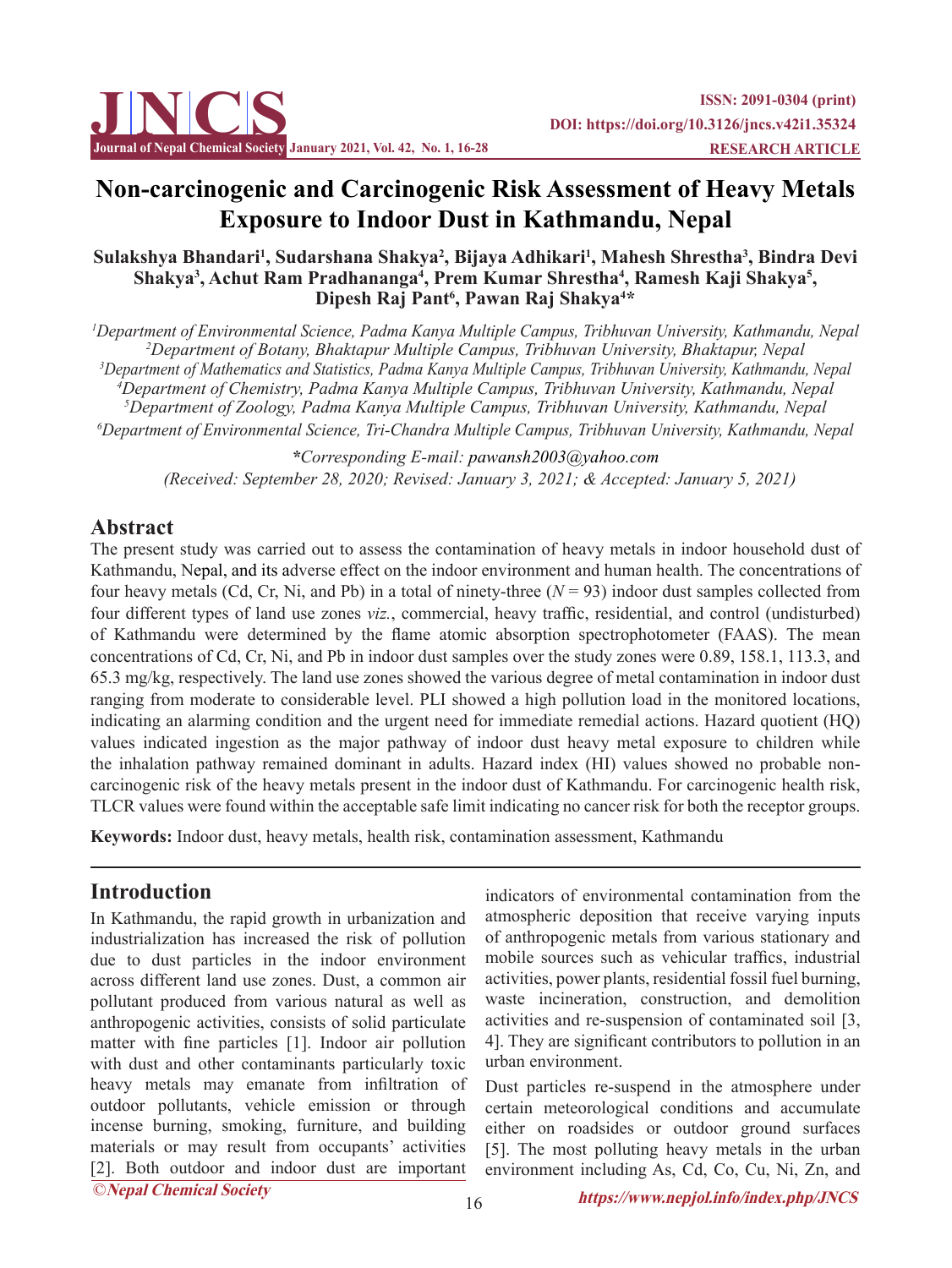Pb, could be released *via* street dust to the underlying soil contaminating groundwater through rainwater or seepage [6]. Consequently, the natural biogeochemical cycle of the ecosystem is disrupted causing substantial risks to human health [7]. Therefore, heavy metals in dust particles require crucial study due to their peculiar characteristics such as non-biodegradable and persistent nature, long biological half-life, and their potential toxic effects on humans [8,9].

Dust particles less than 100 µm size are more likely to stick on human skin and are harmful pollutants [10]. They can enter into the human body through three potential pathways *viz.,* ingestion, dermal contact, and inhalation [11]. Heavy metals in dust particles are likely to affect children *via* ingesting dust through finger sucking and mouthing non-food objects [12]. It has been reported that people spend up to 90% of their time in indoor environments such as homes, schools, and offices [13,14]. The United States Environmental Protection Agency (USEPA) [13] has therefore raised special concern on indoor air because of its' more contaminating nature than outdoor air. According to WHO [15], nearly 4 million people die prematurely from non-communicable diseases including stroke, ischemic heart disease, chronic obstructive pulmonary disease (COPD), and lung cancer, attributable to household air pollution from inefficient cooking practices. Among them, inhalation of particulate matter (soot) causes nearly half of deaths among children less than 5 years of age due to pneumonia.

Kathmandu is the capital and largest municipality of Nepal which spreads over an area of 50.7 km<sup>2</sup>. The average elevation is 1,400 meters above sea level in the bowl-shaped Kathmandu Valley in central Nepal. The total population of Kathmandu city was 975,543 in the 2011 national census with an annual growth rate of 6.12% to the population figure of 2001 and projected to reach 1,319,597 by 2021. The local vehicular fleet has increased rapidly in recent years and the number of vehicles has exceeded 1.1 million in Kathmandu. The city, one of the fastest-growing metropolitan areas in South Asia with a 4 percent growth rate per year, has faced the unprecedented challenges of rapid urbanization and modernization at a metropolitan scale. Rapid urbanization and economic development in Kathmandu have resulted in a decline in its environmental quality. According to the WHO's Ambient Air Pollution Database [16], Kathmandu recorded the annual average  $PM_{2.5}$  concentration of 49  $\mu$ g/m<sup>3</sup> in 2013, the value being 4.9 times higher

than the maximum permissible limit recommended by WHO [17]. The levels of indoor and outdoor pollution in Kathmandu are therefore at great risk. Hence, the main objectives of this study are to (a) determine heavy metal contamination in indoor dust from different land-use zones across Kathmandu, (b) assess contamination level due to heavy metal accumulation in indoor dust, and (c) evaluate noncarcinogenic and carcinogenic health risks of heavy metals exposure to indoor dust in two receptor groups (children and adults) from the study areas.

## **Materials and Methods**

### **Sampling**

A total of 93 indoor household dust samples were collected from four different types of land use zones *viz.* commercial, heavy traffic, residential, and control (undisturbed area) in Kathmandu. The sampling sites were carefully selected to isolate the effect of metal discharges from different anthropogenic activities. For this, an initial field survey was made to enlist several potential sampling sites and categorized them under the above four major zones. The categorizations of sampling sites into four different land-use zones for indoor dust measurements were based on different domain activities in Kathmandu such as industrial, traffic load and population density, commercial, non-commercial and other anthropogenic activities. The sampling sites for indoor dust collection from different zones across Kathmandu are located using the GIS mapping method (Fig. 1).

From each land use category which was consecutively numbered for sampling indoor dust, 30 percent were selected following a simple lottery method. Accordingly, the number of sampling sites for the present study reached 9, 8, and 9 for commercial, heavy traffic, and residential zones respectively. The selection of control zone for background value was based on the sparse residential with low population density and limited anthropogenic activities. Our field observations also revealed no evidence of such domain activities in the past and during the sampling period as well. At the control zone, 5 sampling sites were selected for sample collection maintaining equidistance from one another. In this way, a total of 93 indoor dust samples (three households replicate from each sampling site) from adjacent to the roadside were collected during the dry season (February-March, 2020). Dust samples were collected by gently sweeping an area of about  $1 \text{ m}^2$  from the residential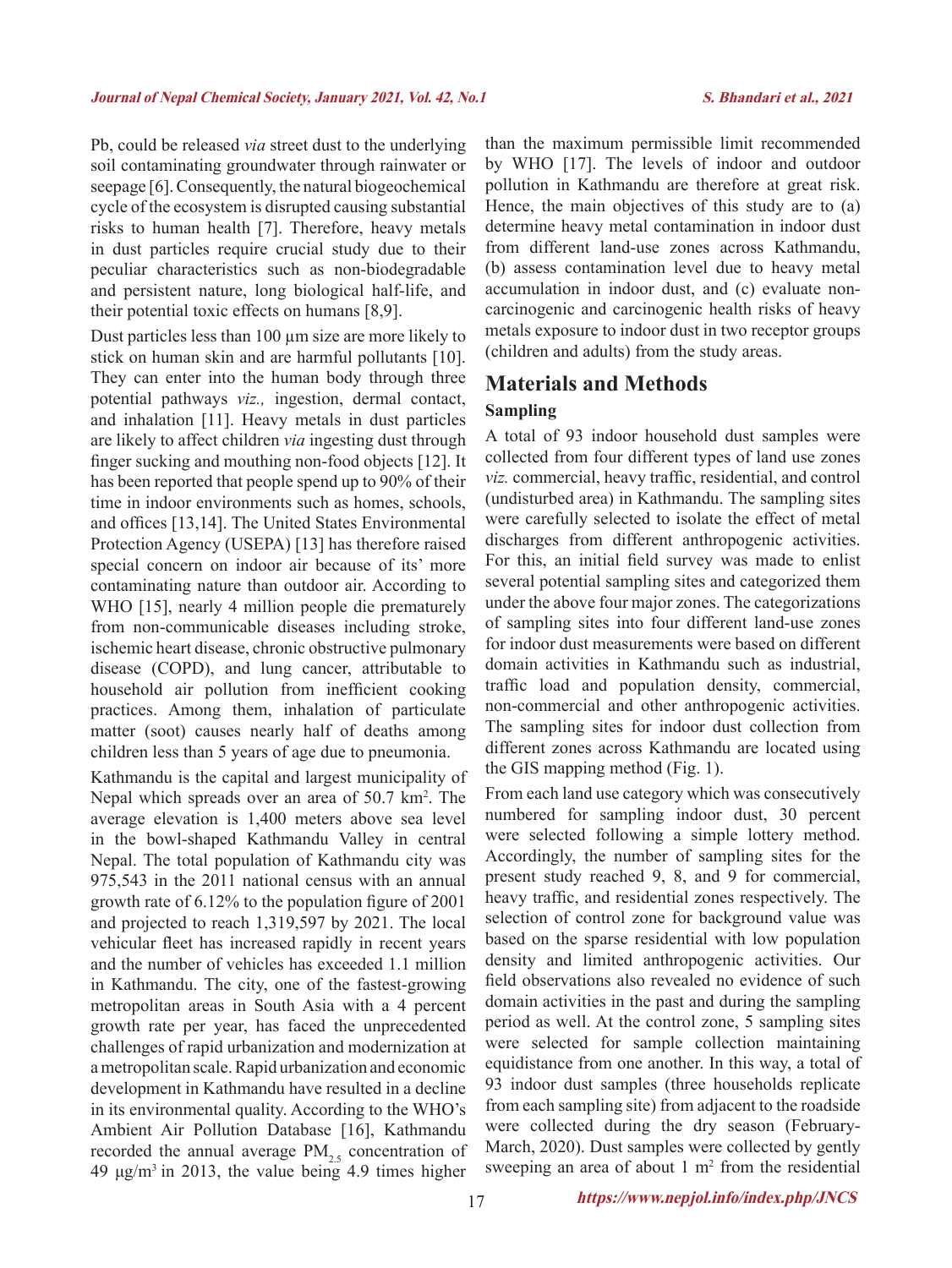

*Figure 1: Location of the sampling sites representing different land-use zones in Kathmandu*

floor, lamp covers, un-cleaned windowsills, and ceiling fans using a brush and plastic dustpan and transferring about 250 g of dust to self-sealing plastic bags and mixed as one sample to avoid comparison between the samples. The samples were well-labeled before transport to the laboratory. To avoid resuspension of the finest particles during sampling, the sweeping was made slow and collected directly into plastic bags.

### **Sample preparation and analysis of heavy metals**  In the laboratory, all samples were air-dried naturally for 3 weeks and then sieved initially through a 500 μm mesh to remove pieces of stones, cigarette butts, dead organisms, and other unwanted fragments. Indoor dust with diameters below 100 μm could be easily transported by re-suspension and accumulated from atmospheric deposition [18]. According to Shilton *et al.* [19], the finest particles of indoor dust can absorb high concentrations of heavy metals and remain airborne for a prolonged duration. Therefore, all dust samples were sieved through a sieve of 75 μm size for metal analysis. For determination of

metal content, an aliquot of 0.5 g of dust sample was subjected to acid digestion using 10 mL concentrated  $HNO<sub>3</sub>$  and 2 mL 70%  $HClO<sub>4</sub>$  over the hot plate at low temperature [20]. The digestion process was continued till the volume became 1-2 mL, cooled, and then filtered through Whatman filter paper (No. 42) collecting the filtrate in a 25 mL volumetric flask. The interior of the beaker was washed two times with about 10 mL double distilled water, transferred into the funnel, and collected the filtrate into the same volumetric flask. The flask was mixed well to homogenize the sample and then the final volume was made with double distilled water. The samples were stored in the refrigerator at 4 °C before analysis or when not in use. The standard solutions of each heavy metal under investigation were prepared and used for calibration. The concentrations of four heavy metals (Cd, Cr, Ni, and Pb) were determined by the flame atomic absorption spectrophotometer (SOLAAR M5 Dual Atomizer, 180-900nm, Thermo Elemental, UK) using an air-acetylene flame.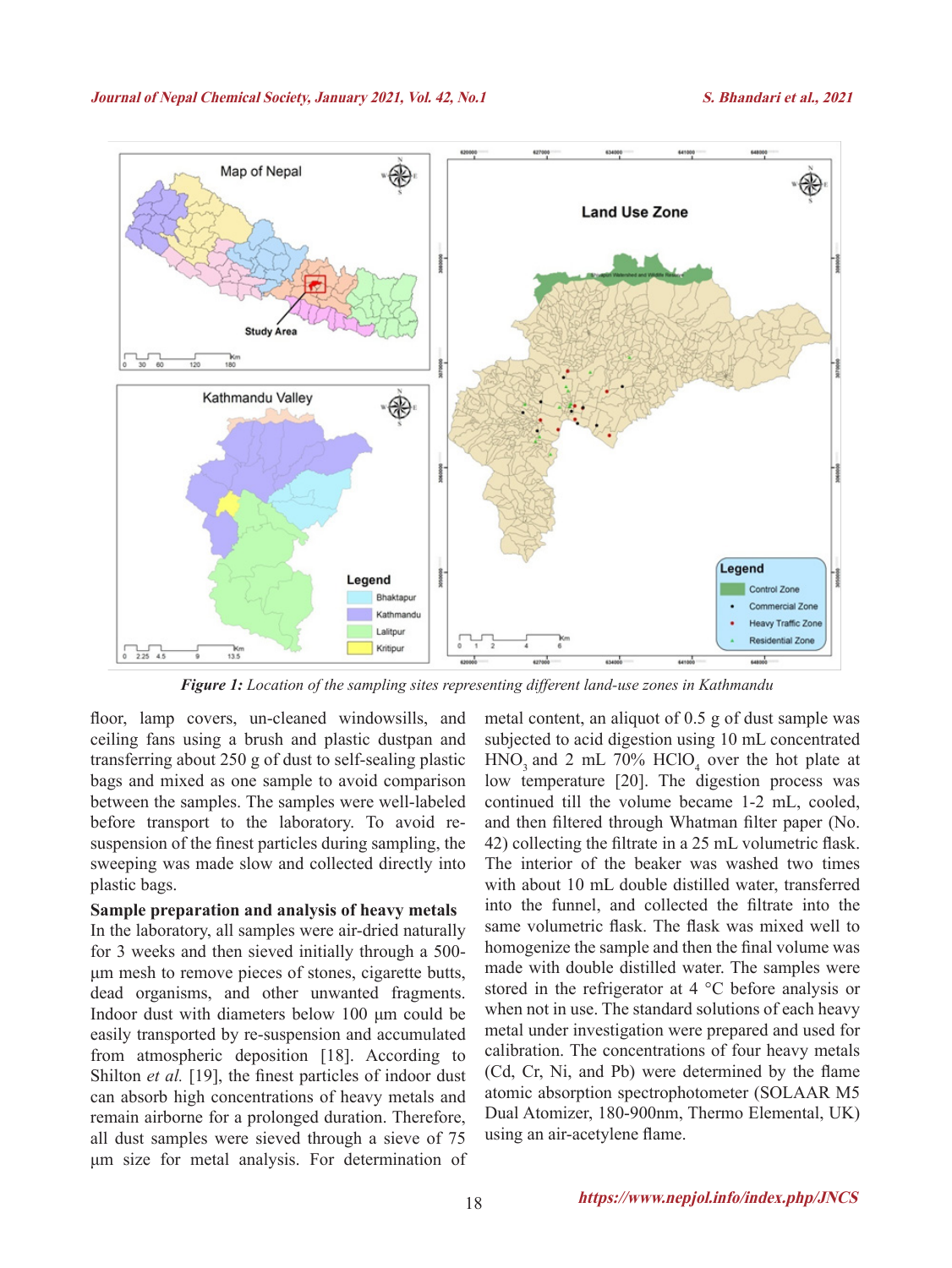### **Reagents, standards, and quality control**

All chemicals and reagents used in this study were of analytical grade and procured from Sigma-Aldrich, USA. The standard solutions (1000 mgL<sup>-1</sup>) for Cd, Cr, Ni, and Pb, and standard reference materials (NIST SRM 1648) were certified and procured from FLUKA AG, Switzerland. The reagents and calibration standards were prepared by successive dilution using double distilled water. All the glassware was treated with dilute (1:1) nitric acid for 24 h and then rinsed with double distilled water before use. Quality assurance and quality control were assessed through the standard laboratory methods for the reliability of the analytical data. This process included the use of standard operating procedures for calibration techniques, analysis of reagent blanks, matrix spikes, replicates as well as preparation of standards. All analyses were carried out in triplicate, and the detection limit was determined as three times the standard deviation of the mean. The precision and analytical accuracy were checked by analysis of standard reference materials (NIST SRM 1648). The recovery percentage of metal concentrations from the reference materials was 98% (Cd), 97% (Cr), 98% (Ni), and 98% (Pb). To determine the precision of the analytical process, few samples from the sampling sites were analyzed by three times. The standard deviation for the pretested samples was calculated to be 2.1, 2.3, 2.6, and 2.5% for Cd, Cr, Ni, and Pb respectively, and can be considered satisfactory for the analysis of dust samples. The detection limits were found to be 0.1, 1.0, 0.1, and 0.1 mg/kg for Cd, Cr, Ni, and Pb respectively.

#### **Assessment of heavy metal contamination**

### **Contamination factor and pollution load index**

To evaluate the level of contamination in an indoor environment, monitored through indoor dust, contamination factor (*Ci f*) and pollution load index (PLI) were determined. Hakanson [21] reported four classes of contamination factor index (*Ci f*) to evaluate the metal contamination levels. The metal contamination levels were classified as low for *Ci f* < 1, moderate for 1≤ *Ci f* <3, considerable for 3≤ *Ci f*  $\leq 6$ , and very high for *C*<sup>*f*</sup>  $\geq 6$ . The factor *C<sup><i>f*</sup></sup> can be calculated by Eq. 1:

$$
Cif = \frac{C_s^i}{C_b^i} \dots \dots \dots \dots \dots \dots (1)
$$

where, *Ci s* represents the mean concentration of heavy metal *i* in the sample, and *Ci b* denotes the reference concentration of heavy metal *i*. The metal concentration of indoor household dust from the control zone was considered as background value due to the unavailability of information for the background concentrations of metals in indoor dust.

The mutual pollution effect at different sampling sites by different metals was calculated using the pollution load index (Eq. 2). PLI is the geometric mean of the *Ci f* values for the n metals [22].

$$
PLI = (C^{1}f \times C^{2}f \times C^{3}f \dots \dots \dots \dots \times C^{i}f)^{1/i} \dots \dots \dots \dots \dots (2)
$$

where  $i$  is the number of heavy metals, and  $C<sup>i</sup>f$  is the contamination factor calculated by Eq.1. The PLI method can simply assess the site quality by identifying three classifications, *viz.*, no pollution for PLI  $\leq$  1, deterioration of site quality for PLI  $\geq$  1, and baseline levels of pollutants for  $PLI = 1$  [22].

#### **Human health risk assessment (HRA)**

Risk assessment of human health is an important tool and extensively implemented for characterizing heavy metals along with their exposure pathways (Ingestion, dermal contact, and inhalation) in urban environments. The methodology used for the health risk assessment was based on the guidelines following the Exposure Factors Handbook of the US Environmental Protection Agency (USEPA) [13,23-25] and Ontario (Canada) Ministry of the Environment (OME) protocols [26].

#### **Non-carcinogenic risk**

Average daily dose (ADD) (mg/kg/ day) of potentially toxic heavy metals that affect children and adults *via* ingestion (ADD<sub>ingest</sub>), dermal contact (ADD<sub>dermal</sub>), and inhalation  $(ADD_{\text{inhole}})$  were estimated using the following Eqs.  $(3-5)$ .

$$
ADD(ingest) = \frac{C \times IngR \times EF \times ED \times CF}{BW \times AT} \quad ....... \quad ....... \quad ...(3)
$$
\n
$$
ADD(dermal) = \frac{C \times SA \times AF \times ABS \times EF \times ED \times CF}{BW \times AT} \quad ....... \quad ...(4)
$$
\n
$$
ADD(inhale) = \frac{C \times InhR \times EF \times ED}{PEF \times BW \times AT} \quad ....... \quad ...(5)
$$

where, C is the concentration of heavy metals (mg/ kg); IngR, the ingestion rate (mg/day); SA, the surface area of the skin exposed to heavy metal  $(cm<sup>2</sup>)$ ; AF, the skin adherence factor (mg/cm<sup>2</sup>/day); ABS, the dermal absorption factor (mg/cm<sup>2</sup>); InhR, the inhalation rate (m<sup>3</sup>/day); PEF, the particle emission factor (m<sup>3</sup>/ kg); EF, the exposure frequency (days/year); ED, the exposure duration (year); BW, the body weight (kg); AT, the averaging time (days); and CF, the conversion factor.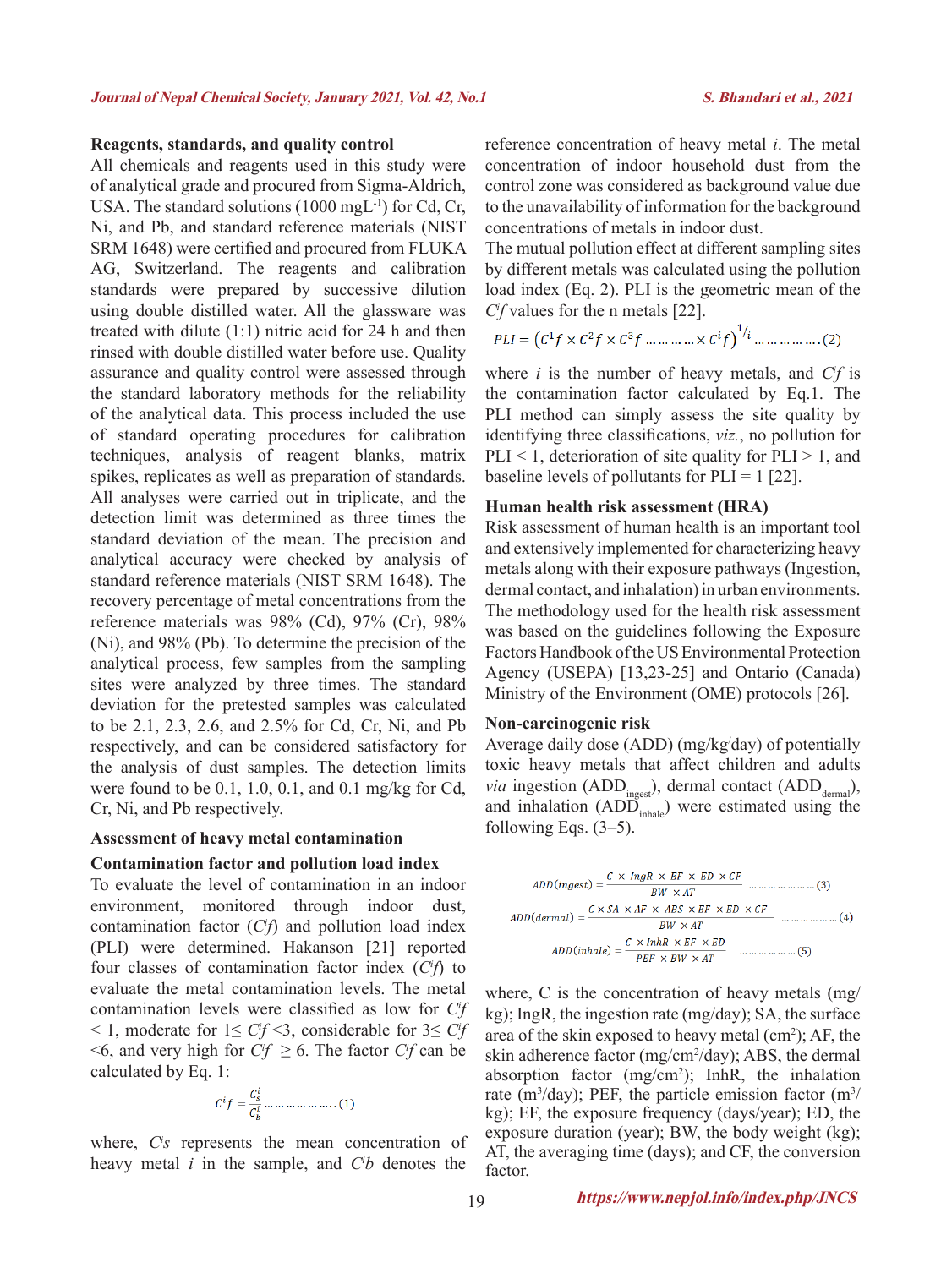C (exposure-point concentration, mg/kg) in Eqs. (3- 5), combined with the values for the exposure factors shown above, is considered to yield an estimate of the "reasonable maximum exposure" [27], which is the upper limit of 95% confidence interval of the mean. The 95% upper confidence limit (UCL) was calculated as shown in Eq. (6).

$$
If (n \ge 30), \quad UCL = \overline{X} \pm Z \frac{\alpha}{2} \left( \frac{\sigma}{\sqrt{n}} \right) \dots \dots \dots 6)
$$

where, n = sample quantity,  $\bar{X}$  = arithmetic mean concentration,  $\sigma$  = standard deviation,  $\alpha$  = 1− (confidence level/100),  $Z_{a/2} = Z$ -table value, and UCL= upper confidence limit.

The receptor parameters used in the present study (Table 1) are based on US Environmental Protection Agency (USEPA) [23] and Ontario (Canada) Ministry of the Environment (OME) protocols [26].

*Table 1: Receptor parameters for risk assessment* 

| models                                                     |                          |                |                      |                    |  |  |  |  |
|------------------------------------------------------------|--------------------------|----------------|----------------------|--------------------|--|--|--|--|
| Factor                                                     | <b>Definition</b>        | Unit           |                      | <b>Receptor</b>    |  |  |  |  |
|                                                            |                          |                | <b>Children</b>      | Adults             |  |  |  |  |
| $\mathrm{IR}_\mathrm{ingest}$                              | Ingestion rate           | g/day          | 0.1                  | 0.02               |  |  |  |  |
| $\ensuremath{\mathsf{IR}}\xspace_{\mathsf{inhale}\xspace}$ | Inhalation rate          | $m^3$ /day     | 12.0                 | 50.0               |  |  |  |  |
| PEF                                                        | Particle emission        | $m^3/kg$       | $1.36 \times 10^{9}$ | $1.36\times10^{9}$ |  |  |  |  |
|                                                            | factor                   |                |                      |                    |  |  |  |  |
| SА                                                         | Exposed skin area        | m <sup>2</sup> | 0.586                | 1.03               |  |  |  |  |
| AF                                                         | Skin adherence           | $mg/cm^2$      | 0.02                 | 0.07               |  |  |  |  |
|                                                            | factor                   |                |                      |                    |  |  |  |  |
| ABS                                                        | Dermal absorption        |                | 0.01                 | 0.01               |  |  |  |  |
|                                                            | factor                   |                |                      |                    |  |  |  |  |
| ED                                                         | <b>Exposure duration</b> | year           | 7.0                  | 50.0               |  |  |  |  |
| ЕF                                                         | Exposure frequency       | day/yr         | 320                  | 350                |  |  |  |  |
| <b>BW</b>                                                  | Average body weight      | kg             | 32.9                 | 70.7               |  |  |  |  |
| AT                                                         | Average lifetime for     | day            | $ED\times365$        | $ED\times365$      |  |  |  |  |
|                                                            | heavy metals             |                |                      |                    |  |  |  |  |

The reference dose of the elements (Table 2) for three different pathways and slope factor for different elements used in the present study were adapted from USEPA [25].

*Table 2: Reference dose (RfD, mg/kg/day) of elements for three different pathways and slope factor values (SF, (mg/kg/day)-1)*

| <b>Pathways</b>   | Cd                  | $C_{\Gamma}$          | Ni                    | Рb                  |
|-------------------|---------------------|-----------------------|-----------------------|---------------------|
| Oral RfD          | $1.00\times10^{-3}$ | $3.00\times10^{-3}$   | $2.00\times10^{-2}$   | $3.50\times10^{-3}$ |
| Dermal RfD        | $5.00\times10^{-5}$ | $6.00\times10^{-5}$   | $5.40\times10^{-3}$   | $5.30\times10^{-4}$ |
| Inhal RfD         | $1.00\times10^{-3}$ | $2.86 \times 10^{-5}$ | $2.06 \times 10^{-2}$ | $3.50\times10^{-3}$ |
| Slope factor (SF) | 6.3                 | 0.5                   | 44                    | $8.50\times10^{-3}$ |

The non-carcinogenic effects of heavy metals were estimated by calculating the hazard quotient (HQ) and hazard index (HI), using Eqs. (7–8):

$$
HQ = ADD/RfD \quad \dots \quad \dots \quad \dots \quad (7)
$$

$$
HI = HQ (ingest) + HQ (dermal) + HQ (inhale) \dots \dots .8)
$$

The HQ for children and adults during a lifetime was calculated by dividing the ADD from each exposure pathway by a specific RfD as shown in Eq. (7). Here, ADD is the average daily dose and RfD is the estimated maximum permissible risk posed to the human population (for both children and adults) through daily exposure to a particular metal, without causing a considerable risk of deleterious impacts during a lifetime [28]. According to USEPA [24, 27], no risk of adverse health effects occurs for HQ  $\leq$  1, and there will be a probability of adverse health effects for  $HO > 1$ .

Hazard index is used to evaluate the potential risk to human health when more than one heavy metal is involved. Hazard index is calculated as the sum of hazard quotients (HQs) as shown in Eq. 8 [28]. There is no risk of non-carcinogenic impacts for  $H \le 1$ , and a chance of negative health effects occurs for HI>1 [29].

### **Carcinogenic risk**

According to Li *et al.* [30], lifetime carcinogenic risk (LCR) denotes the probability of an individual developing any type of cancer over a lifetime due to carcinogenic exposures. The LCR of children and adults caused by potential carcinogen exposure over a lifetime is estimated using Eq. (9) for average daily dose (ADD in mg/kg/day) multiplied by the cancer slope factor (SF) for each exposure [31]. Equation (10) shows the total lifetime carcinogenic risk (TLCR) that adds up all LCRs calculated for ingestion, dermal contact, and inhalation.

$$
LCR = ADD \times SF
$$
 .........(9)

TLCR =LCR (ingest)+LCR (dermal)+LCR (inhale) .........(10)

The acceptable value of TLCR for carcinogenic risk is in the range of  $1 \times 10^{-6}$ – $1 \times 10^{-4}$  [23]. If the risk exceeds the range, this implies that carcinogenic risks exist and the potential carcinogenic effect would likely occur.

### **Statistical analysis**

An IBM-PC computer was used for all data processing including descriptive statistics such as frequency, percentage, mean and standard deviation. SPSS v.19.0 (SPSS Inc., Chicago, USA) was used to study correlation among the metals.

## **Results and Discussion**

### **Heavy metal concentrations in indoor dust**

Table 3 lists the range and mean of heavy metal concentrations (Cd, Cr, Ni, and Pb) in indoor dust determined at different land-use zones in Kathmandu.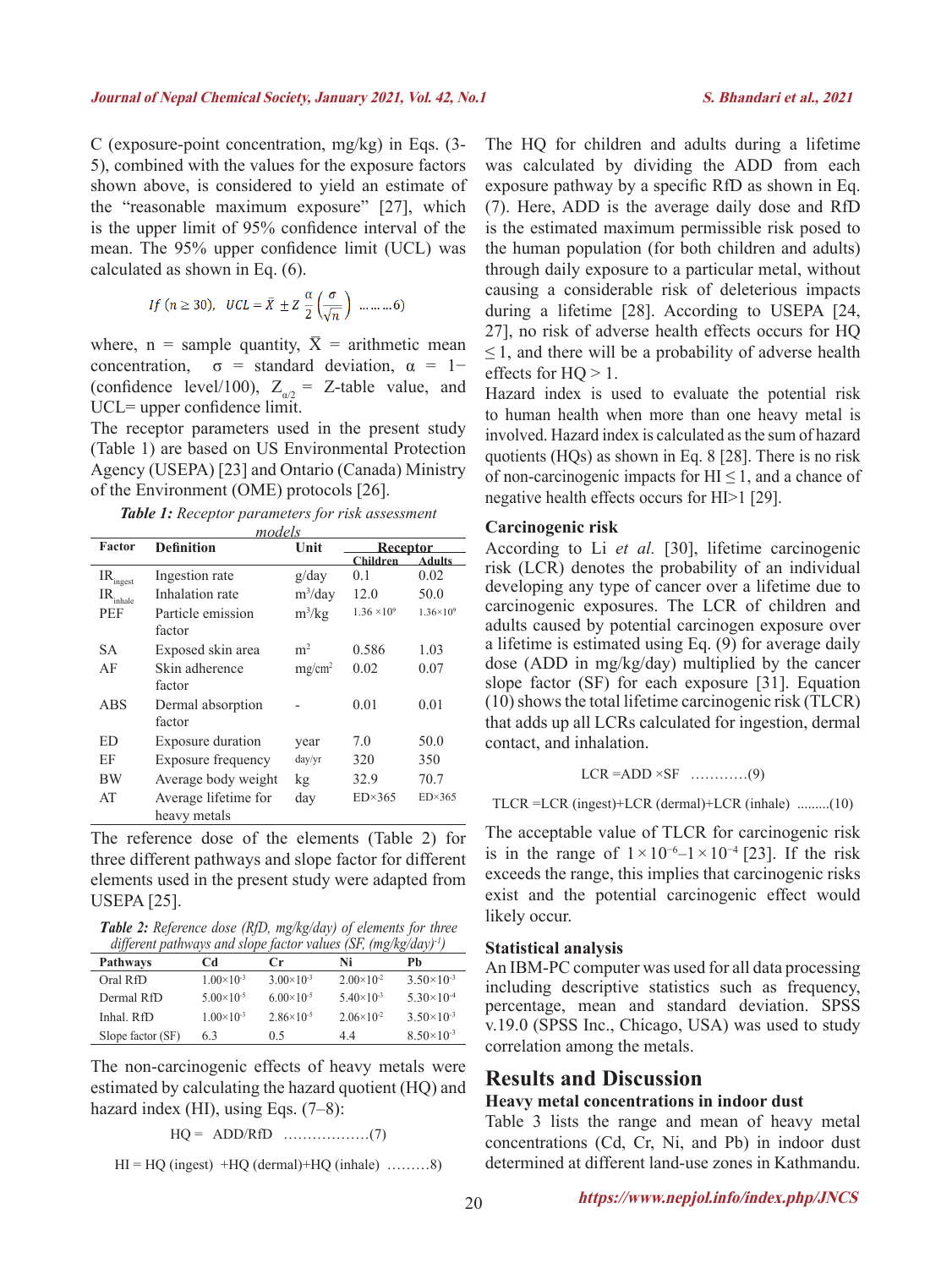#### **Journal of Nepal Chemical Society, January 2021, Vol. 42, No.1****S. Bhandari et al., 2021**

| Land use zone                | <b>Statistical parameter</b>  | <b>Cd</b>       | Cr               | Ni               | PЬ              |
|------------------------------|-------------------------------|-----------------|------------------|------------------|-----------------|
| Commercial zone $(n=9)$      | Mean                          | $0.88 \pm 0.17$ | $175.4 \pm 44.7$ | $132.3 \pm 37.6$ | $48.4 \pm 20.1$ |
|                              | Range                         | $0.64 - 1.12$   | $97.3 - 245.4$   | $75.5 - 188.7$   | $20.8 - 76.3$   |
| Heavy traffic zone $(n=8)$   | Mean                          | $1.00 \pm 0.22$ | $158.7 \pm 48.0$ | $114.2 \pm 23.8$ | $97.8 \pm 20.5$ |
|                              | Range                         | $0.62 - 1.32$   | $85.5 - 231.8$   | $72.9 - 155.2$   | $65.6 - 130.0$  |
| Residential zone $(n=9)$     | Mean                          | $0.80 \pm 0.22$ | $140.3 \pm 60.1$ | $93.3 \pm 17.8$  | $49.6 \pm 9.0$  |
|                              | Range                         | $0.63 - 1.15$   | $68.2 - 212.4$   | $68.2 - 118.4$   | $36.8 - 62.5$   |
| Kathmandu District           | Mean of all land use<br>zones | 0.89            | 158.1            | 113.3            | 65.3            |
| Control zone $(n=5)$         | Mean                          | $0.39 \pm 0.11$ | $76.3 \pm 19.9$  | $32.8 \pm 9.6$   | $38.0 \pm 10.5$ |
|                              | Range                         | $0.24 - 0.54$   | $50.1 - 102.4$   | $20.7 - 45.9$    | $25.3 - 51.0$   |
| World's average shale values |                               | 0.3             | 90.0             | 68.0             | 20.0            |

*Table 3: Heavy metal concentration (mg/kg) in indoor dust (Mean ± SD) from different landuse zones of Kathmandu*

Table 3 also presents the world average shale values of each heavy metal under investigation [32]. The mean concentrations of Cd, Cr, Ni, and Pb in indoor dust samples over the study zones were 0.89, 158.1, 113.3, and 65.3 mg/kg respectively. Chromium retained the highest mean concentration among heavy metals followed by Ni, Pb, and Cd (Table 3). The values were comparably higher than their control zone as well as the world's average shale values. Further, the results revealed that the mean concentration of heavy metals in the dust samples from the commercial, heavy traffic, and residential zones was in the order of Cr>Ni>Pb>Cd. The increase of Cr concentration could be attributed to its use in many alloys, especially stainless steel; therefore, grinding, welding, and also polishing of stainless steel can lead to the discharge of this element into the indoor environment [33]. Anthropogenically, Cr occurs by the burning of oil and coal, chromium steel, metal plating tanneries and also through sewage and fertilizers [34]. Apart from this, the source of Cr and Ni in dust is believed to be from car components, tyre abrasion, lubricants, engine wear, thrust bearing, brake dust, and bearing metals [35]. The highest concentration of Ni was recorded in indoor dust from the commercial zone followed by heavy traffic and residential zones. Nickel is representative metal of anthropogenic activities including machining, coal combustion, metallurgy and so on. The source of Ni in dust is also believed to be from corrosion of cars [36]. The metal is used for plating the outer part of a vehicle, such as the tyre rims or as an alloy for plating the surface of the cylinder and pistons of an engine.

The highest concentration of Pb was observed in the heavy traffic zone followed by residential and commercial zones. Lead is a major pollutant in the indoor environment that is released from combustion of gasoline containing Pb, burning gas for heating, road paints, abrasion of the automobile tyres, engine wear, radiators, leaks, and spills from batteries [37]. Although leaded petrol is banned in many countries today including Nepal, significant archives may still exist in the near-road environment as the low solubility of Pb allows it to have long residence times in the soil column [38].

Although Cd was found in lowest concentration among the heavy metals, heavy traffic zone showed the highest contamination of Cd in its indoor dust samples among the three major land use zones. Cadmium that occurs naturally in combination with zinc is a relatively rare heavy metal. Motor vehicles, car and automobile lubricants and reinforced car tyres with metals (Zn) are the possible source for Cd emissions in dust [39].

*Table 4: Pearson's correlation coefficients among heavy* 

| metals |                |               |          |          |  |  |  |
|--------|----------------|---------------|----------|----------|--|--|--|
|        | C <sub>d</sub> | $\mathbf{Cr}$ | Ni       | Ph       |  |  |  |
| Cd     | 1.00           | 0.214         | 0.218    | $0.812*$ |  |  |  |
| Cr     | 0.214          | 1.00          | $0.784*$ | 0.316    |  |  |  |
| Ni     | 0.218          | $0.784*$      | 1.00     | 0.214    |  |  |  |
| Pb     | $0.812*$       | 0.316         | 0.214    | 1.00     |  |  |  |

\*The correlation is significant at the 0.05 level.

The anthropogenic sources of Cd in dust are reportedly originated from automotive emissions, corrosion of the brake lining, the wear and tear as well as burning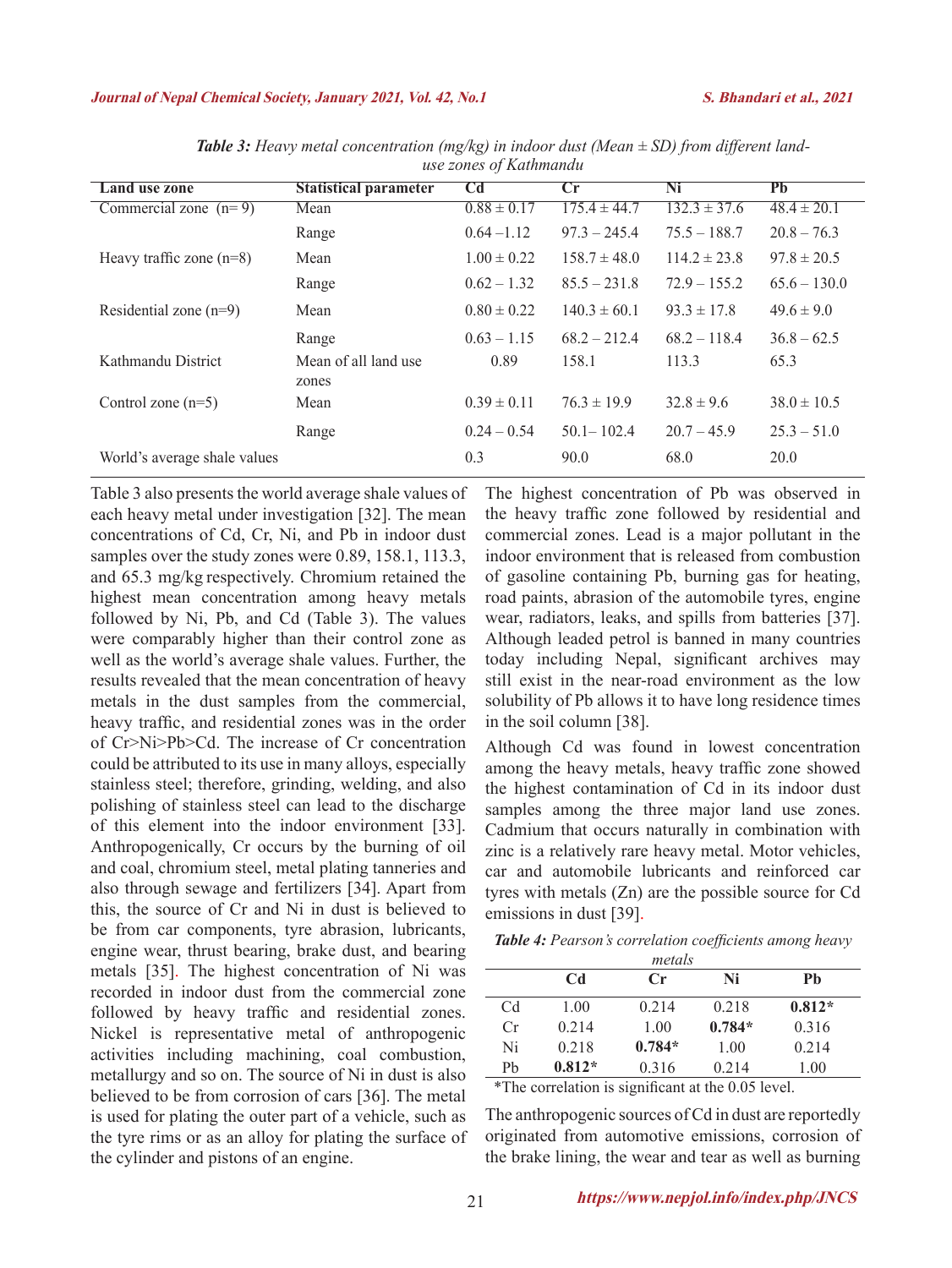| <b>Cities/Countries</b> | C <sub>d</sub> | Cr                | Ni     | Pb     | <b>References</b>               |
|-------------------------|----------------|-------------------|--------|--------|---------------------------------|
| Kathmandu/Nepal         | 0.89           | 158.12            | 113.26 | 65.27  | Present study                   |
| Khorramabad/Iran        | 11.34          | 11.81             | 60.19  | 32.08  | Sabzevari & Sobhanardakani [33] |
| Cairo/Egypt             | 1.73           | 78.40             | 31.63  | 181.26 | Hassan $[43]$                   |
| Anhui/China             | ۰              | 113.68            | 38.93  | 348.73 | Lin et al. $[45]$               |
| Istanbul/Turkey         | 0.8            | 55.0              | 263.0  | 28.0   | Kurt-Karakus [46]               |
| Al-Karak city/Jordan    | ۰              | 65.5              | 17.9   | 81.15  | Madanat et al. [47]             |
| Ebedei/Nigeria          | 4.8            | $\qquad \qquad -$ | 20.15  | 97.45  | Boisa & Odagwe [48]             |
| Bushehr/Iran            | 5.4            | 83.5              | 42.0   | 93.4   | Ardashiri & Hashemi [49]        |
| Colombo/Sri Lanka       | ۰              | 0.8               |        | 2.3    | Pitawala et al. [50]            |

*Table 5: Comparison of heavy metals concentration in indoor dust in this study with previous studies across the world (mg/kg)*

of vehicle tyres [36,40]. Cadmium is also used as an attendant substance of the zinc oxide in rubber matrix. Besides, domestic use of coal for cooking as well as burning of household refuse and products (batteries, toys, cigarettes, etc.) is another prominent source of Cd. Table 4 shows correlations among the heavy metals under the present investigation. The positive correlations among the heavy metals indicate their common sources [41] and are frequently expressed by Pearson's correlation coefficient. The strong correlation was observed between Cd and Pb (r = 0.812, p<0.05), and Cr and Ni (r = 0.784, p <0.05) implying probably similar characteristics, fate and share common origins of emission. Moreover, the results revealed positive correlations, though not much significant, among the parameters suggesting common contaminant sources.

Although heavy metals in dust could be derived from indoor and outdoor sources, the result of this study indicated major influence from outdoor sources. The possible routes of heavy metals entering the household buildings could be through the open windows for cooling and ventilation [42]. While recognizing the fact that the movement of people in and out from houses also contributes the heavy metals inside the houses, its contribution is obvious from the ambient sources [9]. In addition, Hassan [43] found a high concentration of metals at house entryways due to footsteps carrying outdoor dust into an indoor environment. Besides, the study also revealed increasing concentrations of Pb, Ni, Cd, Co, Cu and Cr with decreasing size of dust particles because a smaller dust particle has a larger surface area and hence can absorb greater amount of metals [43]. Latif *et al.* [44] also found wind-blown dust from surface soil and road dust as the main contributors of heavy metal contents found in indoor dust.

### **Status of indoor environment (heavy metal pollution) in Kathmandu: Comparison with studies across the world**

The mean concentrations of heavy metals in indoor dust in the present study were compared against different cities/countries across the world with a view to evaluate the status of indoor environment due to heavy metal exposure in indoor dust in Kathmandu (Table 5).

The mean level of Cd (0.89 mg/kg) as observed in the present study was comparable with the value reported from Istanbul (Turkey) but was lower than Khorramabad (Iran), Ebedei (Nigeria), Busheher (Iran) and Cairo (Egypt). On the contrary, the present study recorded exceptionally the highest level of Cr in indoor household dust compared to the list of cities/countries under study (Table 6). With the exception of Istanbul (Turkey), the mean level of Ni in the present study was comparatively higher than those reported for Khorramabad (Iran), Anhui (China), Cairo (Egypt), Al-Karak city (Jordan), Ebedei (Nigeria) and Busheher (Iran). Similarly, Pb level was found to be higher than Khorramabad (Iran), Istanbul (Turkey) and Colombo (Sri Lanka) but lower than those reported for Anhui (China), Cairo (Egypt), Al-Karak city (Jordan), Ebedei (Nigeria) and Busheher (Iran). The interplay of sources of metals, land use type, traffic volume, fuel quality, distance from the road, building materials, human habits, populations, etc. in each city determines the metal concentration in dust [51]. Hence, it may be suggested that degree of heavy metals contamination in indoor dust in a particular location or area depends mainly on the level and types of anthropogenic activities there.

### **Assessment of heavy metal contamination in indoor dust**

### **Contamination factor and pollution load index**

The land use-wise distribution of contamination and pollution load in indoor dust by Cd, Cr, Ni and Pb is presented in Table 6 and their classifications based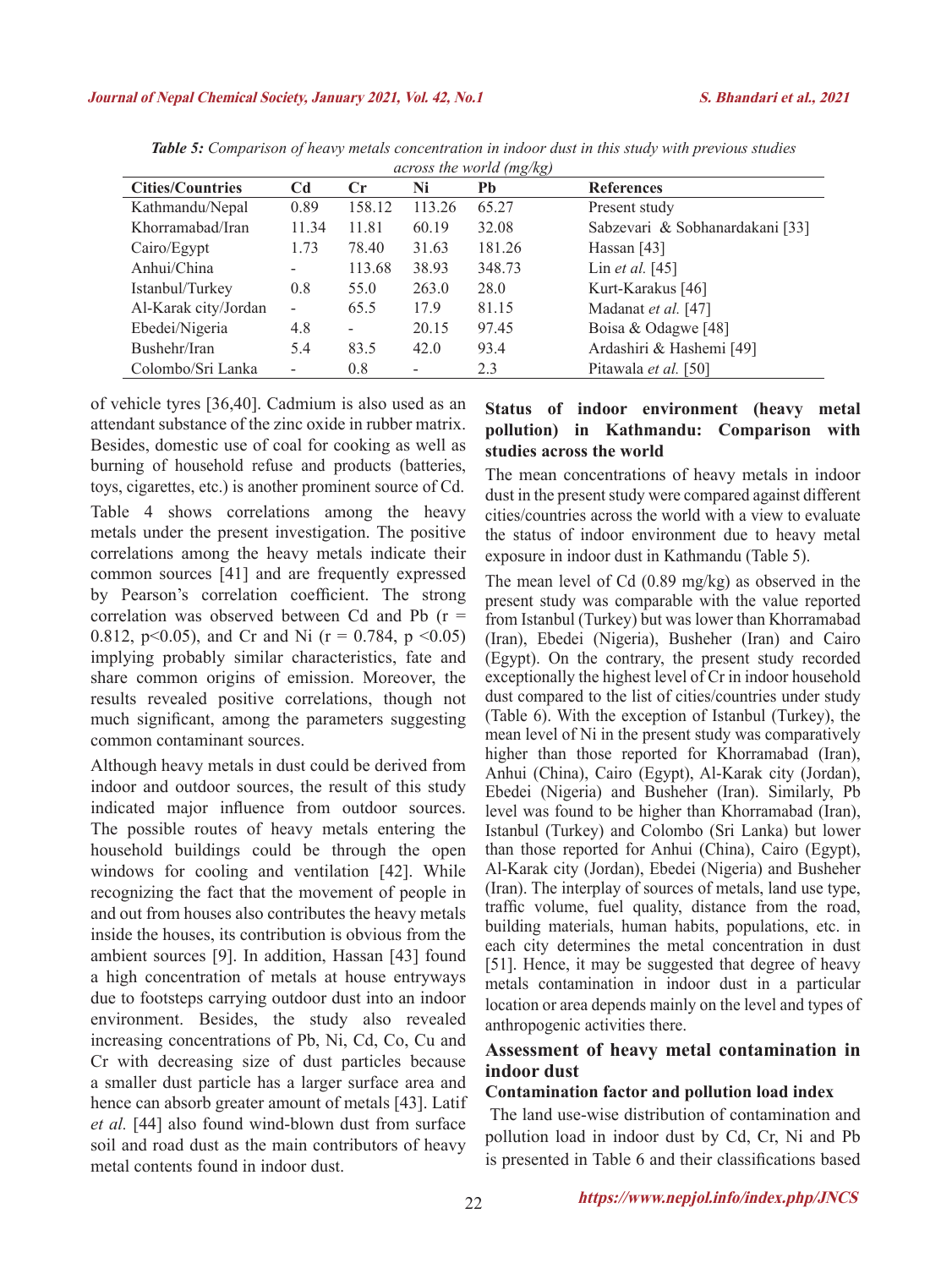#### **Journal of Nepal Chemical Society, January 2021, Vol. 42, No.1****S. Bhandari et al., 2021**

| <i>haven</i> (1 14) of alfferent tana ase 2011es in Examination |                     |      |                  |      |  |  |  |  |  |
|-----------------------------------------------------------------|---------------------|------|------------------|------|--|--|--|--|--|
| <b>Contamination factor (CF)</b>                                |                     |      |                  |      |  |  |  |  |  |
| Landuse                                                         | <b>Heavy metals</b> |      |                  |      |  |  |  |  |  |
| zone                                                            | Cd                  | Cr   | Ni               | Ph   |  |  |  |  |  |
| Commercial                                                      | 2.26                | 2.30 | 4.03             | 1.27 |  |  |  |  |  |
| Heavy traffic                                                   | 2.56                | 2.08 | 3.48             | 2.57 |  |  |  |  |  |
| Residential                                                     | 2.05                | 1.84 | 2.85             | 1.31 |  |  |  |  |  |
| <b>Pollution load index (PLI)</b>                               |                     |      |                  |      |  |  |  |  |  |
| Landuse                                                         |                     |      | <b>PLI</b> value |      |  |  |  |  |  |
| zone                                                            |                     |      |                  |      |  |  |  |  |  |
| Commercial<br>5.16                                              |                     |      |                  |      |  |  |  |  |  |
| Heavy traffic                                                   |                     | 6.90 |                  |      |  |  |  |  |  |
| Residential<br>3.75                                             |                     |      |                  |      |  |  |  |  |  |

*Table 6: Contamination factor (CF) and pollution load index (PLI) of different land use zones in Kathmandu*

on contamination levels are shown in Table 7.The contamination factor (CF) indicates the amount of anthropogenically introduced metal in dust with respect to the natural concentration.

Table 6 showed that the contamination factor for Ni was found to be comparatively higher among the metals analyzed in indoor dust and in all land use zones in the order of commercial  $(4.03)$  > heavy traffic  $(3.48)$  > residential  $(2.85)$ . Similar trend was also exhibited by all the land use zones for Cr. The heavy traffic zone showed higher contamination factor for Cd (2.56) and Pb (2.57) compared to the rest of the land use zones. Evidently, the commercial and heavy traffic zones showed considerable level of contamination ( $3 \leq CF \leq 6$ ) for Ni (Table 7) whereas the residential zone exhibited moderate level of contamination  $(1 \leq C$ F $\leq$ 3) for the same metal based on their contamination factors. On the other side, the moderate level of contamination  $(1 \leq C$ F  $\leq$  3) was observed for Cd, Cr and Pb in indoor dust from the commercial, heavy traffic and residential land use zones.

The average metal contamination level in Kathmandu which is the ratio of average metal concentration from all land use zones to the metal concentration from control zone is presented in Figure 2.



*Figure 2: Average metal contamination level in indoor dust of Kathmandu*

Based on the average metal concentration from all land use zones and the average contamination level calculated thereafter, it can be concluded that average metal contamination level in indoor household dust from Kathmandu is at considerable level of contamination for Ni  $(CF = 3.45)$  and moderate level for Cd (CF = 2.28), Cr (CF = 2.07) and Pb (CF = 1.72) (Figure 2). Accordingly, the average metal contamination level in indoor dust from Kathmandu follows the order of Ni>Cd>Cr>Pb.

Pollution load index (PLI) demonstrates the mutual pollution effect in dust by different metals. Table 6 showed high PLI values indicating high pollution load in all the monitored land use zones. All the land use zones were found to have a category of polluted dust ( $PLI > 1$ ) based on their PLI classification (Table 7). Results revealed that the heavy traffic zone was found to have a comparatively higher PLI value (6.90) followed by commercial (5.16) and residential (3.75) zone respectively. The high PLI could be attributable to the cumulative concentrations of heavy metals in

*Table 7: Classification of pollution indices based on contamination factor and pollution load index of different land use zones in Kathmandu*

| Pollution index (Contamination factor) |                   |                      |                      |                  |  |  |  |  |  |
|----------------------------------------|-------------------|----------------------|----------------------|------------------|--|--|--|--|--|
| Land use zone                          | Low               | Moderate             | Considerable         | <b>Very High</b> |  |  |  |  |  |
|                                        | (CF<1)            | $(1 \leq CF \leq 3)$ | $(3 \leq CF \leq 6)$ | $(6 \leq CF)$    |  |  |  |  |  |
| Commercial                             | $\qquad \qquad -$ | Cd, Cr, Pb           | Ni                   |                  |  |  |  |  |  |
| Heavy traffic                          |                   | Cd, Cr, Pb           | Ni                   |                  |  |  |  |  |  |
| Residential                            |                   | Cd, Cr, Ni, Pb       |                      |                  |  |  |  |  |  |
| Pollution index (Pollution load index) |                   |                      |                      |                  |  |  |  |  |  |
| Land use zone                          |                   | <b>Polluted dust</b> | Non-polluted dust    |                  |  |  |  |  |  |
|                                        |                   | (PLI >1)             | (PLI < 1)            |                  |  |  |  |  |  |
| Commercial                             |                   | $^{(+)}$             |                      |                  |  |  |  |  |  |
| Heavy traffic                          |                   | $^{(+)}$             |                      |                  |  |  |  |  |  |
| Residential                            |                   | $^{(+)}$             |                      |                  |  |  |  |  |  |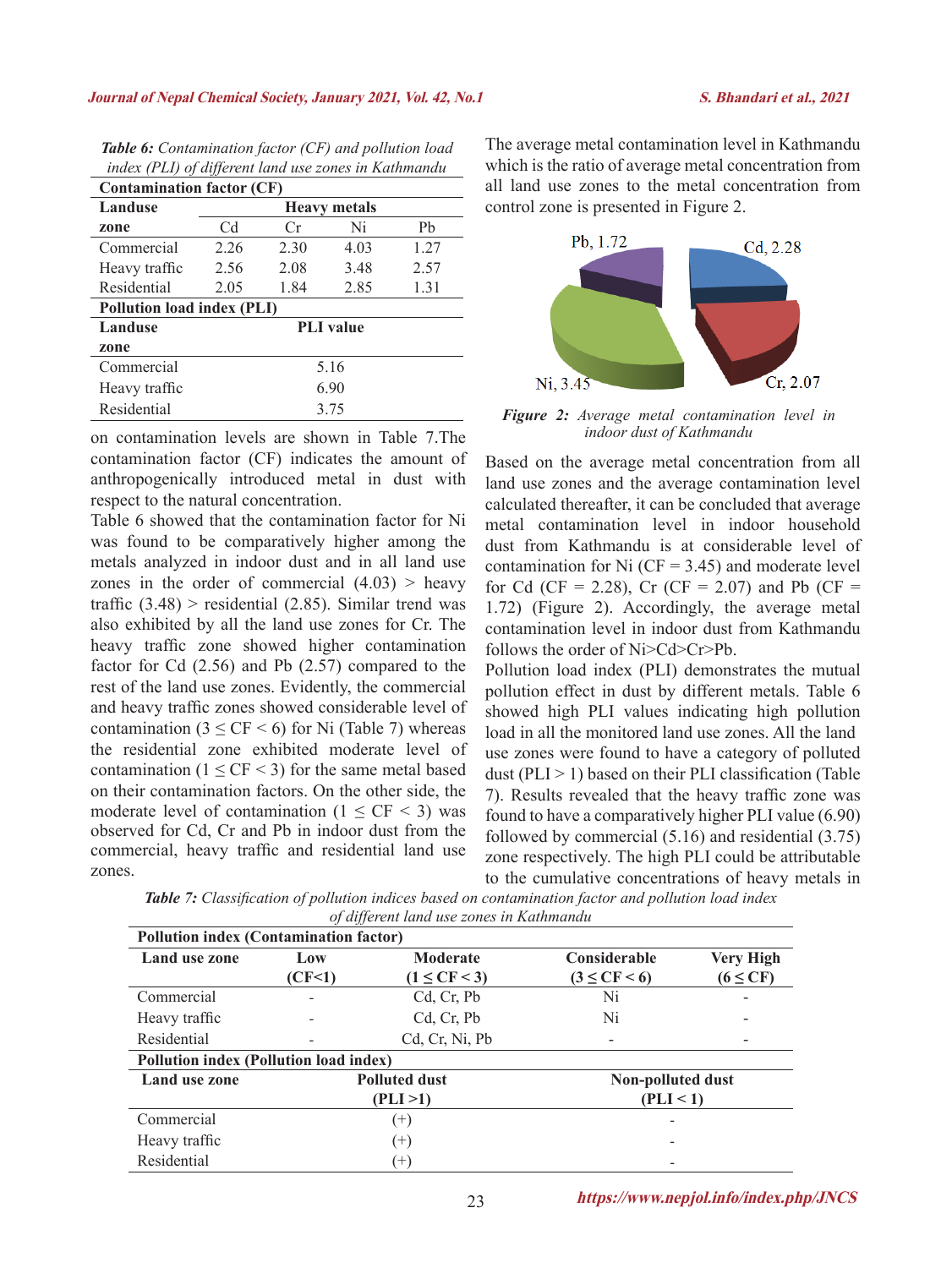all land use zones, implying an alarming condition. The results of the present study are also in agreement with Roy *et al.* [20], Dehghani *et al.* [52] and Mehr *et al.* [53] who also reported high pollution load in dust in their studies highlighting that the highly contaminated areas are mostly affected by pollution from traffic, industries and other indoor and outdoor anthropogenic activities.

### **Human health risk assessment**

The health risks due to heavy metals exposure in indoor dust included non-carcinogenic and carcinogenic. The assessment was done for children and adults as two receptor groups*.*

#### **Non-carcinogenic risk**

Non-carcinogenic risks from the HMs in indoor dust for three different exposure pathways (ingestion, dermal contact and inhalation) were calculated and the individual values of HQ and HI of these HMs for children and adults are presented in Table 8.

but their dermal posed less risk compared to children. Moreover, it was found that ingestion and inhalation routes were found insignificant for Cd exposure both in children and adults while dermal contact for Ni proved to be insignificant route for the same receptor groups based on the HQ values.

The HI values of the HMs for both the receptor groups declined in the order of  $Cr > Pb > Ni > Cd$ . Adults displayed higher HI values for Cr, Ni and Pb than children while the HI values were comparable for Cd between them. Among the HMs determined for non-carcinogenic health risk, Cr contributed 95% of the HI in children, while 85% contribution of the HI was found in adults for the same element similar to recent works of Liu et al., [56]. They also reported non-carcinogenic risk due to high concentration of Cr in the road dust of Changsa city of China. Above all, the HI values calculated for Cd, Cr, Ni and Pb (Table 8) for both children and adults were less the

*Table 8: Comparison of non-carcinogenic health risks posed by the heavy metals (HMs) in adults and children*

| Heavy  | $HQ_{ingest}$                  |                       | $\mathbf{HQ}_\text{derma}$     |                       | $HQ_{inhale}$         |                       | HI                    |                       |
|--------|--------------------------------|-----------------------|--------------------------------|-----------------------|-----------------------|-----------------------|-----------------------|-----------------------|
| metals | Child                          | Adult                 | Child                          | Adult                 | Child                 | Adult                 | Child                 | Adult                 |
| Cd     | $2.36 \times 10^{-6}$          | $2.41 \times 10^{-7}$ | $2.76 \times 10^{-6}$          | $1.73 \times 10^{-7}$ | $2.09 \times 10^{-7}$ | $4.43 \times 10^{-6}$ | $5.32 \times 10^{-6}$ | $4.84 \times 10^{-6}$ |
| Cr     | $1.40 \times 10^{-4}$          | $5.02 \times 10^{-3}$ | 4 10 $\times$ 10 <sup>-4</sup> | $2.56 \times 10^{-5}$ | $1.29 \times 10^{-3}$ | $2.75 \times 10^{-2}$ | $1.84 \times 10^{-3}$ | $2.75 \times 10^{-2}$ |
| Ni     | $1.50 \times 10^{-5}$          | $1.53 \times 10^{-6}$ | $3.25 \times 10^{-6}$          | $2.03 \times 10^{-7}$ | $1.29 \times 10^{-6}$ | $2.73 \times 10^{-5}$ | $1.95 \times 10^{-5}$ | $2.90 \times 10^{-5}$ |
| Pb     | 4 94 $\times$ 10 <sup>-5</sup> | $1.42 \times 10^{-5}$ | $1.90 \times 10^{-5}$          | $1.18 \times 10^{-6}$ | $4.37 \times 10^{-6}$ | $9.28 \times 10^{-5}$ | $7.27 \times 10^{-5}$ | $5.01 \times 10^{-3}$ |

The HQ and HI values of all metals were below 1, demonstrating no risk of non-carcinogenic impacts among children and adults residing in the territory of Kathmandu. The HQ values of the HMs through all the three exposure pathways were found to be in the order of  $Cr > Pb > Ni > Cd$  for both the receptor groups. Further, the results also showed that children had comparatively higher HQ values of the HMs for ingestion and dermal contact pathways than adults while HQ values were found higher for inhalation route in adults. The higher HQ values of the HMs in children through ingestion pathway can be attributed to the more vulnerability of children to the toxic substances. In addition, children are also more sensitive to heavy metals in indoor dust due to their behaviour such as hand-to-mouth activities, crawling and fast growth rate [12,54]. Moreover, Olujimi *et al.* [55] also reported ingestion as the main toxic metal exposure route for children as they prefer to play on the house floor and ingest the indoor dust indirectly. Among the HMs, Cr displayed higher HQ for the ingestion and inhalation pathways for adults

maximum permissible value of 1.0 which indicates no non-carcinogenic risks in the receptor groups. The findings are in agreement with the risk assessment conducted by Kurt-Karakus [46], Ardashiri and Hashemi [49], Olujimi *et al.* [55], and Liu *et al.* [56], who also reported the total hazard quotient (ΣHQ) less than the acceptable level of 1, indicating that exposure to heavy metals in indoor dust poses no noncarcinogenic risks to children and adults.

### **Carcinogenic risk**

The calculated LCR values for each exposure pathway and TLCR in children and adults are listed in Table 9. For children and adults, the LCR values through all the three exposure pathways decreased in the order of  $Ni > Cr > Cd > Pb$ . The obtained LCR data suggest that exposure through ingestion in children was comparably a more dangerous route of exposure to these metals followed by dermal contact and inhalation. However, LCR values for adults were found in the order of inhalation > ingestion > dermal contact. Further, it was found that almost all calculated LCR values of the HMs for all the three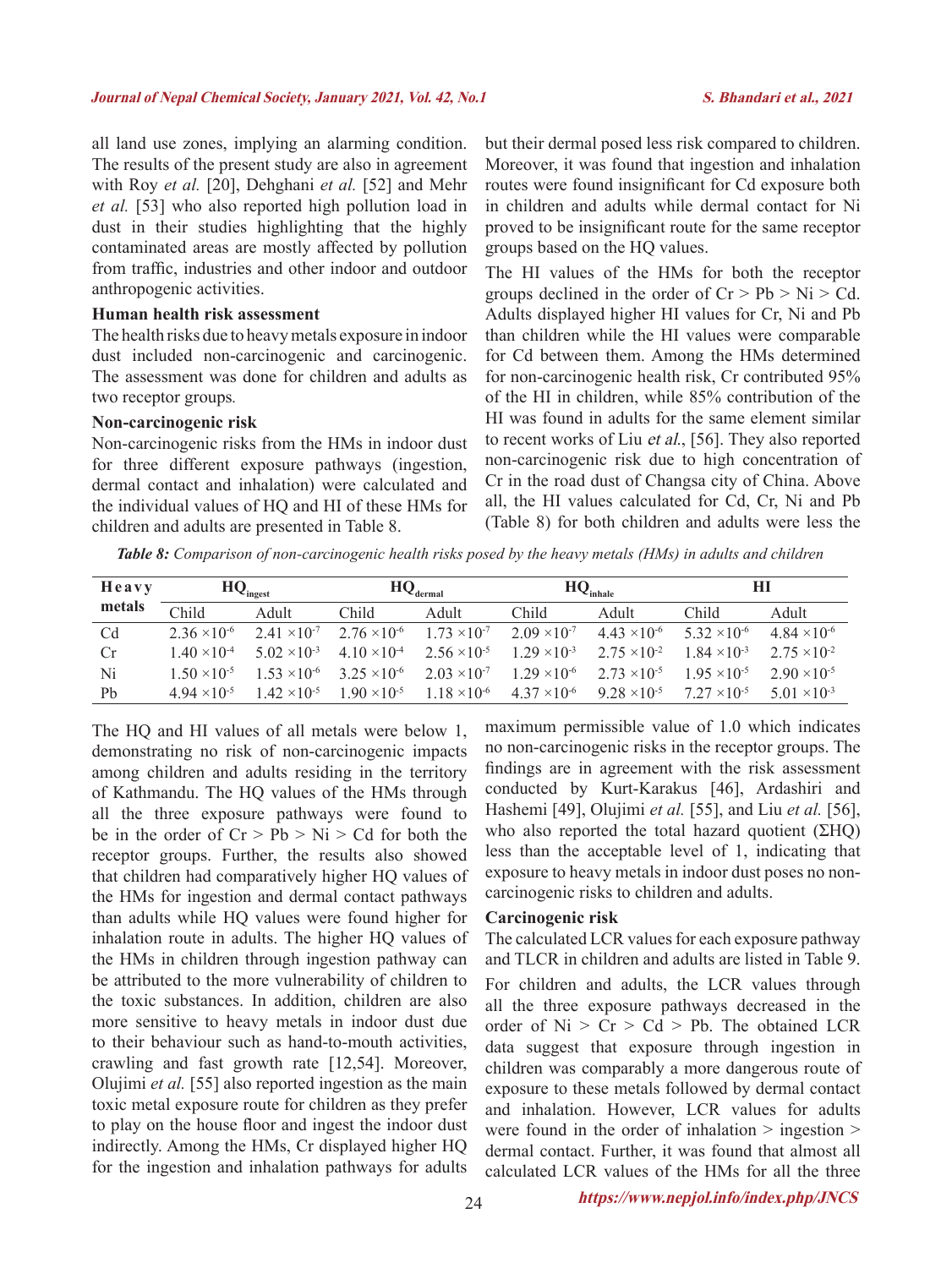| Heavy          | LCR.<br>ingest                 |                       | LCR                    |                                | $LCR_{\rm inhole}$     |                                | <b>TLCR</b>           |                                |
|----------------|--------------------------------|-----------------------|------------------------|--------------------------------|------------------------|--------------------------------|-----------------------|--------------------------------|
| metals         | Child                          | Adult                 | Child                  | Adult                          | Child                  | Adult                          | Child                 | Adult                          |
| Cd             | $1.49 \times 10^{-8}$          | $52 \times 10^{-9}$   | $8.69 \times 10^{-10}$ | $5.47 \times 10^{-11}$         | $1.32 \times 10^{-9}$  | $2.79 \times 10^{-8}$          | $171 \times 10^{-8}$  | $2.95 \times 10^{-8}$          |
| Cr             | 2 10 $\times$ 10 <sup>-7</sup> | $2.14 \times 10^{-8}$ | $1.23 \times 10^{-8}$  | $7.70 \times 10^{-10}$         | $86 \times 10^{-8}$    | 3.94 $\times$ 10 <sup>-7</sup> | $2.41 \times 10^{-7}$ | 4 16 $\times$ 10 <sup>-7</sup> |
| Ni             | $1.32 \times 10^{-6}$          | $58 \times 10^{-7}$   | $7.74 \times 10^{-8}$  | 4 84 $\times$ 10 <sup>-9</sup> | $1.17 \times 10^{-7}$  | $2.48 \times 10^{-6}$          | $1.51 \times 10^{-6}$ | $2.64 \times 10^{-6}$          |
| P <sub>b</sub> | $1.47 \times 10^{-9}$          | $50 \times 10^{-10}$  | $8.59 \times 10^{-11}$ | $5.36 \times 10^{-12}$         | $1.30 \times 10^{-10}$ | $2.76 \times 10^{-9}$          | $69 \times 10^{-9}$   | $2.92 \times 10^{-9}$          |

*Table 9: Comparison of carcinogenic health risks posed by the heavy metals (HMs) in adults and children*

exposure routes were less than 10-6 indicating falls of the risk factor.

Total lifetime cancer risks (TLCR) for both children and adults also declined in the order of  $Ni > Cr > Cd$ > Pb. However, the TLCR values of these metals were comparable between the receptor groups. Further, it was found that Ni and Cr contributed 86% and 14% of the TLCR in adults respectively while similar contribution of Ni (85%) and Cr (14%) was also found in children. The acceptable safe limit of TLCR for carcinogenic risk is in the range of  $1 \times 10^{-6} - 1 \times 10^{-4}$ [23]. Since both children and adults did not exceed the risk range, this implies that carcinogenic risks did not exist and the potential carcinogenic effect would unlikely to occur in both the receptor groups. The results of the present carcinogenic risk assessment are also in agreement with Lin *et al,* [45], Kurt-Karakus [46] and Olujimi *et al*, [55] who also reported carcinogenic risk for these heavy metals within the acceptable level  $(10^{-4}-10^{-6})$  for the receptor groups.

The exposure parameters of a population are dominant factor in health risk assessment that greatly vary according to a geographical region and nationality [57,58]. The risk assessment results may not be easily comparable between studies unless there are uniform standards for exposure parameters [59,60]. In this context, Nepal does not possess any standard reference in terms of exposure parameters till today nor does it resemble with many parameters derived from western countries due to differences in race and region. Such unpleasant circumstances may cause large deviations in the health risk assessment, even at greater accuracy of the measured concentrations.

## **Conclusion**

This study presents a comprehensive evaluation of indoor environment in Kathmandu, Nepal by evaluating the distribution of selected heavy metals in indoor household dust from different types of land use zones *viz.*, commercial, heavy traffic, residential and control. The overall mean concentrations of Cd, Cr, Ni and Pb in indoor dust exceeded the control values as well as the average world's shale values. In indoor dust samples from all land use zones, Cr demonstrated the highest concentration whereas Cd was found to be the lowest of all. The present study recorded exceptionally high Cr content in indoor dust samples compared to other cities/countries.

The indoor environmental status of Kathmandu was assessed on the basis of two pollution indices *viz.*, contamination factor (CF) and pollution load index (PLI). Accordingly, CF values were found to vary from moderate to considerable degree of metal contamination in indoor dust. Of the four types of HMs analyzed, only Ni demonstrated considerable level of contamination in indoor dust samples from commercial and heavy traffic zones. The average metal contamination level in Kathmandu indoor dust was at considerable level for Ni  $(CF = 3.45)$  and moderate level for Cd (CF = 2.28), Cr (CF =  $2.07$ ) and Pb ( $CF = 1.72$ ). Similarly, PLI value was greater than 1, implying a category of polluted indoor dust from all land use zones. The metal contamination level in indoor dust samples based on PLI values followed the decreasing order of heavy traffic  $(PLI =$  $6.90$ ) > commercial (PLI = 5.16) > residential (PLI = 3.75) zone. The high PLI could be attributable to the cumulative concentrations of heavy metals in all land use zones, implying an alarming condition

An assessment of health risk showed that ingestion was the main exposure pathway for these HMs in children followed by inhalation and dermal contact while adults displayed inhalation as the main route followed by ingestion and dermal contact. For noncarcinogenic health risk, both HQ and HI values were below 1.0 indicating no adverse health risk for both the receptor groups. However, Cr contributed 95% and 85% of the HI in children and adults respectively. For carcinogenic health risk, the calculated values of lifetime cancer risk (LCR) for individual exposure route and total lifetime cancer risk (TLCR) were found within the acceptable safe limit of  $1 \times 10^{-6}$ – 1×10−4 indicating no cancer risk for both the receptor groups. Nevertheless, Ni prevailed 85% and 86%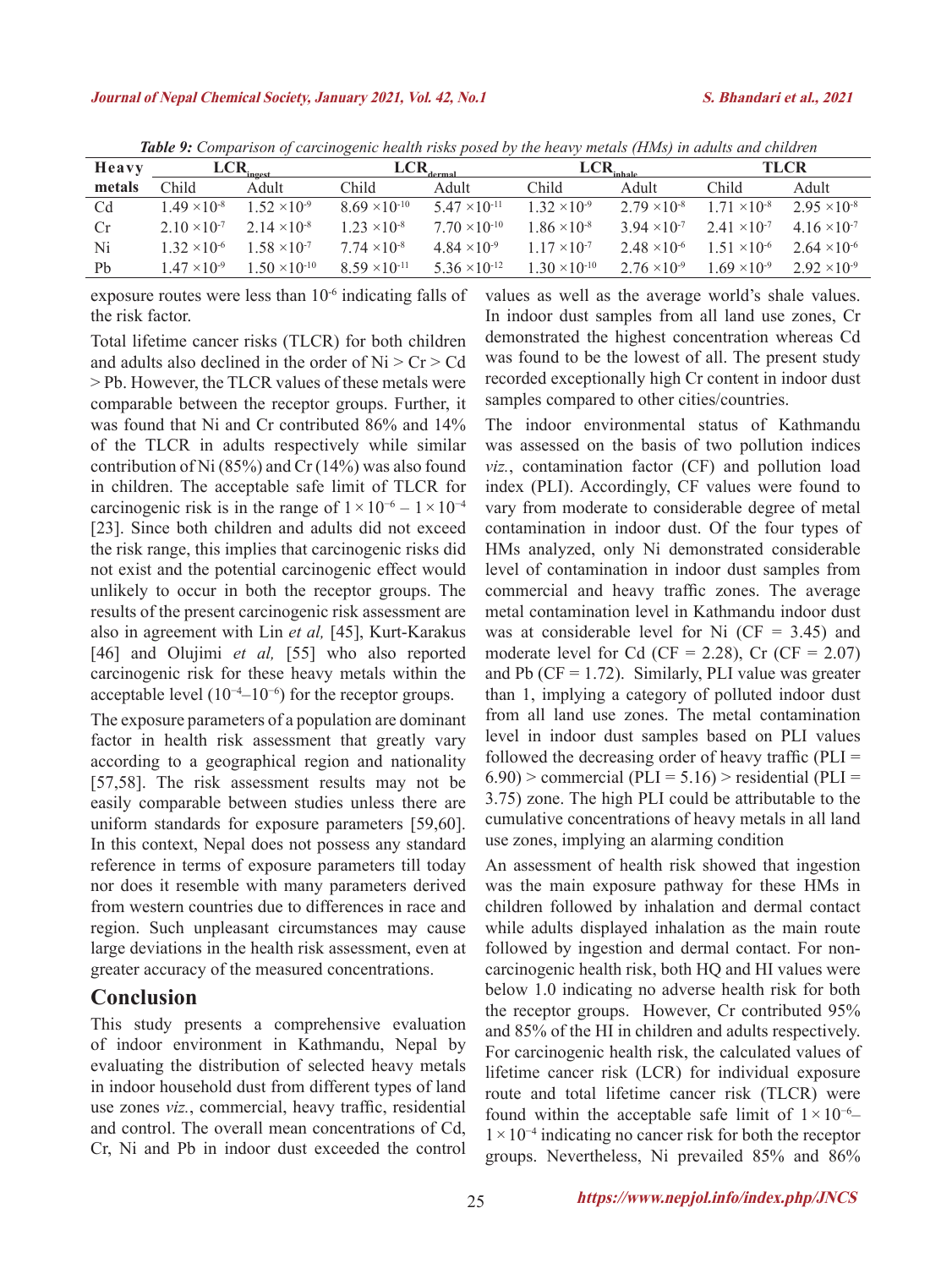as major contributions for TLCR in children and adults respectively. However, the study indicated vulnerability of both the receptor groups to the risks of indoor dust metals. Hence, it can be concluded from the present study that a monitoring plan is necessary to assess potential sources of heavy metals evolution in indoor dust from different land use zones in order to develop proper measures for reducing the exposure risk to human health through all possible routes.

## **Acknowledgments**

The authors gratefully acknowledge Department of Applied Chemistry, BHU, Varanasi, India for FAAS analysis and Padma Kanya Multiple Campus, Tribhuvan University, Kathmandu for providing laboratory facilities.

## **References**

- 1. G. Žibret, D. Van Tonder and L. Žibret, Metal content in street dust as a reflection of atmospheric dust emissions from coal power plants, metal smelters, and traffic, *Environmental Science and Pollution Research*, 2013, **20**(7), 4455-4468. (DOI:10.1007/ s11356-012-1398-7)
- 2. A. Turner and L. Simmonds, Elemental concentrations and metal bio-accessibility in UK household dust, *Science of the Total Environment*, 2016, **371**(1-3), 74-81. (DOI: 10.1016/j.scitotenv.2006.08.011)
- 3. A. D. Bhanakar, D. G. Gajghate, P. S. Rao and P. Nema, Inventory of  $SO_2$ , PM and toxic metals emissions from industrial sources in greater Mumbai, India, *Atmospheric Environment*, 2005, **39**(21), 3851-3864. (DOI: 10.1016/j.atmosenv.2005.02.052)
- 4. Y. Yang, H. Liao and S. Lou, Decadal trend and inter annual variation of outflow of aerosols from East Asia: Roles of variations in meteorological parameters and emissions, *Atmospheric Environment*, 2015, **100**, 141–153. (DOI:10.1016/j.atmosenv.2014.11.004)
- 5. H. Yongming, D. Peixuan, C. Junji and E. S. Posmentier, Multivariate analysis of heavy metal contamination in urban dusts of Xi'an, Central China*, Science of the Total Environment*, 2006, **355**(1), 176- 186. (DOI: 10.1016/j.scitotenv.2005.02.026)
- 6. R. K. Aryal, H. Furumai, F. Nakajima and M. A. Hossain, Vertical distribution and speciation of heavy metals in stormwater infiltration facilities: possible heavy metals release to groundwater*, Water Practice and Technology,* 2007, **2**(2), wpt2007052. (DOI: 10.2166/wpt.2007.052)
- 7. G. Shi, Z. Chen, C. Bi, Y. Li, J. Teng, L. Wang and S. Xu, Comprehensive assessment of toxic metals in urban and suburban street deposited sediments (SDSs) in the biggest metropolitan area of China,

*Environmental Pollution,* 2010*,* **158**(3), 694-703. (DOI: 10.1016/j.envpol.2009.10.020)

- 8. D. Meza-Figueroa, M. D. La O-Villanueva and M. L. D. Parra, Heavy metal distribution in dust from elementary schools in Hermosillo, Sonora, Mexico, *Atmospheric Environment*, 2007, **41**(2), 276-288. (DOI: 10.1016/j.atmosenv.2006.08.034)
- 9. F. M. Darus, R. A. Nasir, S. M. Sumari, Z. S. Ismail and N. A. Omar, Heavy metals composition of indoor dust in nursery schools building. *Procedia-Social and Behavioral Sciences*, 2012, **38**, 169-175. (DOI: 10.1016/j.sbspro.2012.03.337)
- 10. D. Shi and X. Lu, Accumulation degree and source apportionment of trace metals in smaller than 63 μm road dust from the areas with different land uses: A case study of Xi'an, China, *Science of the Total Environment*, 2018, **636**, 1211-1218. (DOI: 10.1016/j.scitotenv.2018.04.385)
- 11. F. Li, J. Zhang, J. Huang, W. Jiang, C. Liu, Z. Zhang, C. Zhang and G. Zeng, Spatial health risk assessment and hierarchical risk management for mercury in soils from a typical contaminated site, China, *Environmental Geochemistry and Health,* 2017, **39**(4), 923–934. (DOI: 10.1007/s10653-016- 9864-7)
- 12. G. Goudarzi, S. M. Daryanoosh, H. Godini, P. K. Hopke, P. Sicard, A. De Marco, H. D. Rad, A. Harbizadeh, F. Jahedi, M. J. Mohammadi and J. Savari, Health risk assessment of exposure to the Middle-Eastern Dust storms in the Iranian megacity of Kermanshah, *Public Health,* 2017, **148**, 109–116. (DOI: 10.1016/j.puhe.2017.03.009)
- 13. USEPA, Supplemental guidance for developing soil screening levels for superfund sites. OSWER 9355/4–24, 2002, Washington, DC: Office of Emergency and Remedial Response.
- 14. D. T. Tran, L. Y. Alleman, P. Coddeville and J. C. Gallo, Elemental characterization and source identification of size resolved atmospheric particles in French classrooms, *Atmospheric Environment,* 2012*,* **54**, 250-259. (DOI: 10.1016/j. atmosenv.2012.02.021)
- 15. WHO, Household air pollution and health, 2018, Retrieved on 11 September, 2019 from https://www. who.int/news-room/fact-sheets/detail/householdair-pollution-and-health
- 16. WHO Global Urban Ambient Air Pollution Database*, World Health Organization*, 2016, Retrieved on 4 April 2019 from https://www.who. int/phe/health\_topics/outdoorair/databases
- 17. Ambient (outdoor) air quality and health, *World Health Organization*, 2014, Retrieved on 4 April 2019 *from* https://www.who.int/airpollution/ ambient/health-impacts/en.
- 18. H. Zhao and X. Li, Understanding the relationship between heavy metals inroad-deposited sediments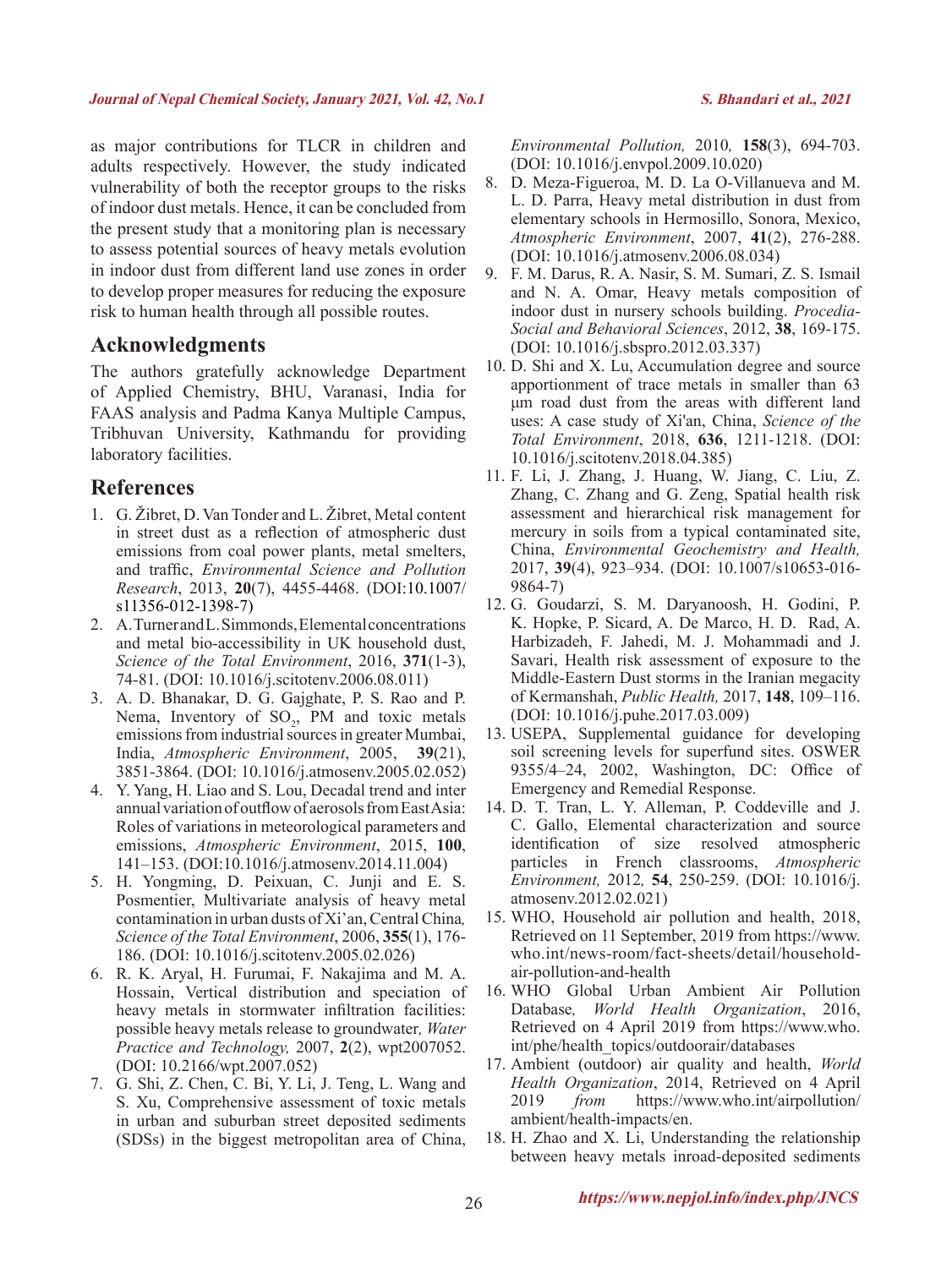and wash-off particles in urban stormwater using simulated rainfall, *Journal of Hazardous Materials,* 2013, **246**, 267–276. (DOI: 10.1016/j. jhazmat.2012.12.035)

- 19. V. F. Shilton, C. A. Booth, J. P. Smith, P. Giess, D. J. Mitchell and C. D. Williams, Magnetic properties of urban street dust and their relationship with organic matter content in the West Midlands, UK, *Atmospheric Environment*, 2005, **39**(20), 3651– 3659. (DOI: 10.1016/j.atmosenv.2005.03.005)
- 20. S. Roy, S. K. Gupta, J. Prakash, G. Habib, K. Baudh and M. Nasr, Ecological and human health risk assessment of heavy metal contamination in road dust in the National Capital Territory (NCT) of Delhi, India. *Environmental Science and Pollution Research*, 2019, **26**(29), 30413-30425. (DOI: 10.1007/s11356-019-06216-5)
- 21. L. Hakanson, An ecological risk index for aquatic pollution control. A sedimentological approach, *Water Research*, 1980, **14**(8), 975–1001.
- 22. D. L. Thomlinson, J. G. Wilson, C. R. Harris and D.W. Jeffrey, Problems in the assessment of heavy metal levels in estuaries and the formation of a pollution index, *Helgoland Marine Research*, 1980, **33**(1–4), 566–575. (DOI: 10.1007/BF02414780)
- 23. USEPA, Soil screening guidance: technical background document. EPA/540/R-95/128, 1996, Office of Solid Waste and Emergency Response.
- 24. USEPA, Baseline human health risk assessment, 2001, Vasquez Boulevard and I-70 superfund site Denver, Denver (Co).
- 25. USEPA, United States Environmental Protection Agency, 2010, USEPA Regional Screening Level Table.
- 26. OME, Soil investigation and human health risk assessment for the Rodney street community. 2000, Port Colborne, Ontario: OMN, Ontario Ministry of the Environment, Canada.
- 27. USEPA, Risk Assessment Guidance for Superfund. Volume I: Human Health Evaluation Manual (Part A). EPA/540/1-89/002, 1989.
- 28. X. Hu, Y. Zhang, J. Luo, T. Wang, H. Lian and Z. Ding, Bioaccessibility and health risk of arsenic, mercury and other metals in urban street dusts from a mega-city, Nanjing, China. *Environmental Pollut*ion, 2011, **159**(5), 1215-1221. (DOI: 10.1016/j. envpol.2011.01.037)
- 29. E. Staff, Supplemental guidance for developing soil screening levels for superfund sites, peer review draft. US Environmental Protection Agency Office of Solid Waste and Emergency Response, 2001, OSWER, Washington, DC. 9355.4-24.
- 30. Z. Li, Z. Ma, T. J. van der Kuijp, Z. Yuan and L. Huang, A review of soil heavy metal pollution from mines in China: pollution and health risk assessment, *Science of the Total Environment*, 2014, **468**, 843–

853. (DOI: 10.1016/j.scitotenv.2013.08.090)

- 31. N. Zheng, J. Liu, Q. Wang and Z. Liang, Health risk assessment of heavy metal exposure to street dust in the zinc smelting district, Northeast of China, *Science of the Total Environment*, 2010, **408**(4), 726- 733. (DOI: 10.1016/j.scitotenv.2009.10.075)
- 32. K. K. Turekian and K. H. Wedepohl, Distribution of the elements in some major units of the earth's crust, *Geological Society of America Bulletin*, 1961, **72**(2), 175–192. (DOI: 10.1130/0016-7606(1961)72[175:DOTEIS]2.0.  $CO(2)$
- 33. E. Sabzevari and S. Sobhanardakani, Analysis of selected heavy metals in indoor dust collected from city of Khorramabad, Iran: A case study, *Jundishapur Journal of Health Sciences*, 2018*,* **10**(3), e67382. (DOI: 10.5812/jjhs.67382)
- 34. A. Ghani and A Ghani, Effect of chromium toxicity on growth, chlorophyll and some mineral nutrients of *brassica juncea L*., *Egyptian Academic Journal of Biological Sciences, H. Botany*, 2011, **2**(1), 9-15. (DOI: 10.21608/eajbsh.2011.17007)
- 35. O. A. Al-Khashman, Heavy metal distribution in dust, street dust and soils from the work place in Karak Industrial Estate, Jordan, *Atmospheric Environment*, 2004, **38**(39), 6803-6812. (DOI: 10.1016/j.atmosenv.2004.09.011)
- 36. M. S. Akhter and I. M. Madany, Heavy metals in street and house dust in Bahrain, *Water, Air, and Soil Pollution*, 1993, **66**(1-2), 111-119. (DOI: 10.1007/ BF00477063)
- 37. T. K. Rout, R. E. Masto, L. C. Ram, J. George and P. K. Padhy, Assessment of human health risks from heavy metals in outdoor dust samples in a coal mining area, *Environmental Geochemistry and Health*, 2012, **35**(3), 347-356. (DOI: 10.1007/ s10653-012-9499-2)
- 38. J. Q. Yuen, P. H. Olin, H. S. Lim, S.G. Benner, R. A. Sutherland and A. D. Ziegler, Accumulation of potentially toxic elements in road deposited sediments in residential and light industrial neighborhoods of Singapore, *Journal of Environmental Management*, 2012, **101**, 151–163. (DOI: 10.1016/j.jenvman.2011.11.017)
- 39. U. Divrikli, M. Soylak, L. Elci and M. Dogan, The investigation of trace metal concentrations in the street dust samples collected from Kayseri, Turkey, *Journal of Trace and Microprobe Techniques*, 2003, **21**(4), 713–720. (DOI: 10.1081/TMA-120025821)
- 40. C. S. Tamrakar and P. R. Shakya, Assessment of heavy metals in street dust in Kathmandu Metropolitan City and their possible impacts on the environment, *Pakistan Journal of Analytical & Environmental Chemistry*, 2011, **12**(1&2), 32-41. http://pjaec.pk/index.php/pjaec/article/view/145
- 41. M. T. Puth, M. Neuhäuser and G. D. Ruxton,